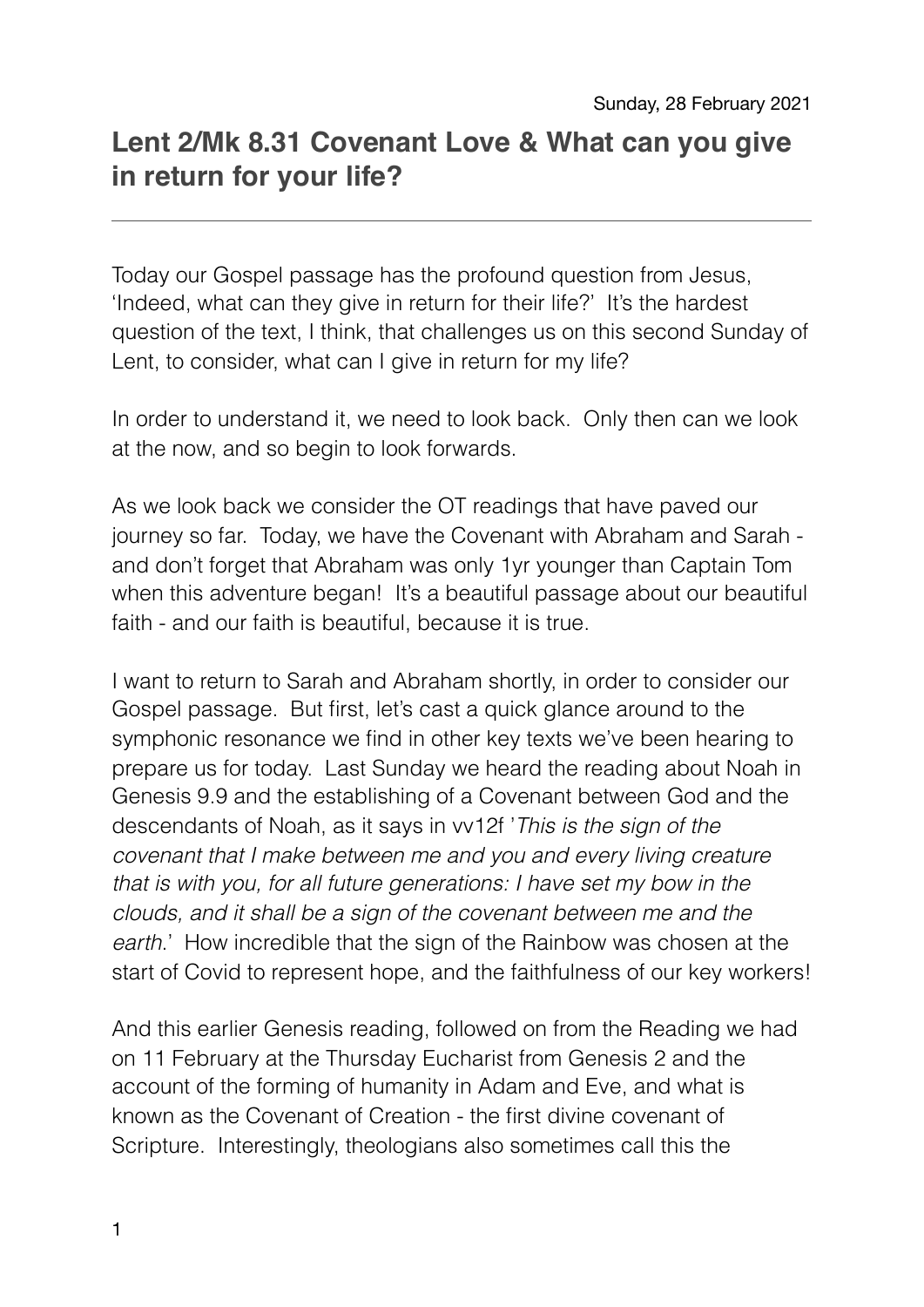Covenant of Work, because it isn't a gift of grace - rather Adam must work to achieve it.

What I think we see from this pattern is that we have a God of tenderness who keeps shifting the goal posts to reveal mercy and kindness and to keep in relationship with the creation which continuously fails and falls short.

So let's look again at Sarah and Abraham.

At the beginning of the story they are names Sarai and Abram. To us this may seem almost irrelevant. But if we look across the witness of Scripture, again and again important things are signified by giving a new name. As Isaiah put it 'I will give them…a name better than that of sons and daughters. I will give them an everlasting name that will not be cut off.' (56.5) and again 'You will be called by a new names that the mouth of the Lord will bestow' (62.2), or as Revelation 2.17 puts it 'I will give to each one a white stone, and on the stone will be engraved a name'.

So what happens here with the renaming of Sarai and Abram? Well, Sarai means something like 'Princess'. And she is renamed Sarah, which still means 'Princess,' but also 'Mother of nations' and some scholars think the '-ah' of Yahweh is significant. And Abram means 'exalted Father', who becomes Abraham, meaning 'Father of a multitude'. Sarah was also called 'Iscah' because of her beauty; and she was seen as superior to Abraham in the gift of prophecy, with God also speaking directly to her.

The backdrop of our Gospel then is the story of God's faithful covenant love. God is always a God of mercy and kindness, who reaches out so that we can touch love even through our human frailty.

So now, as we turn to our Gospel story, we see the backdrop is the God of tenderness reaching out with faithful covenant love, revealed in Sarah and Abraham, the mother and father of nations.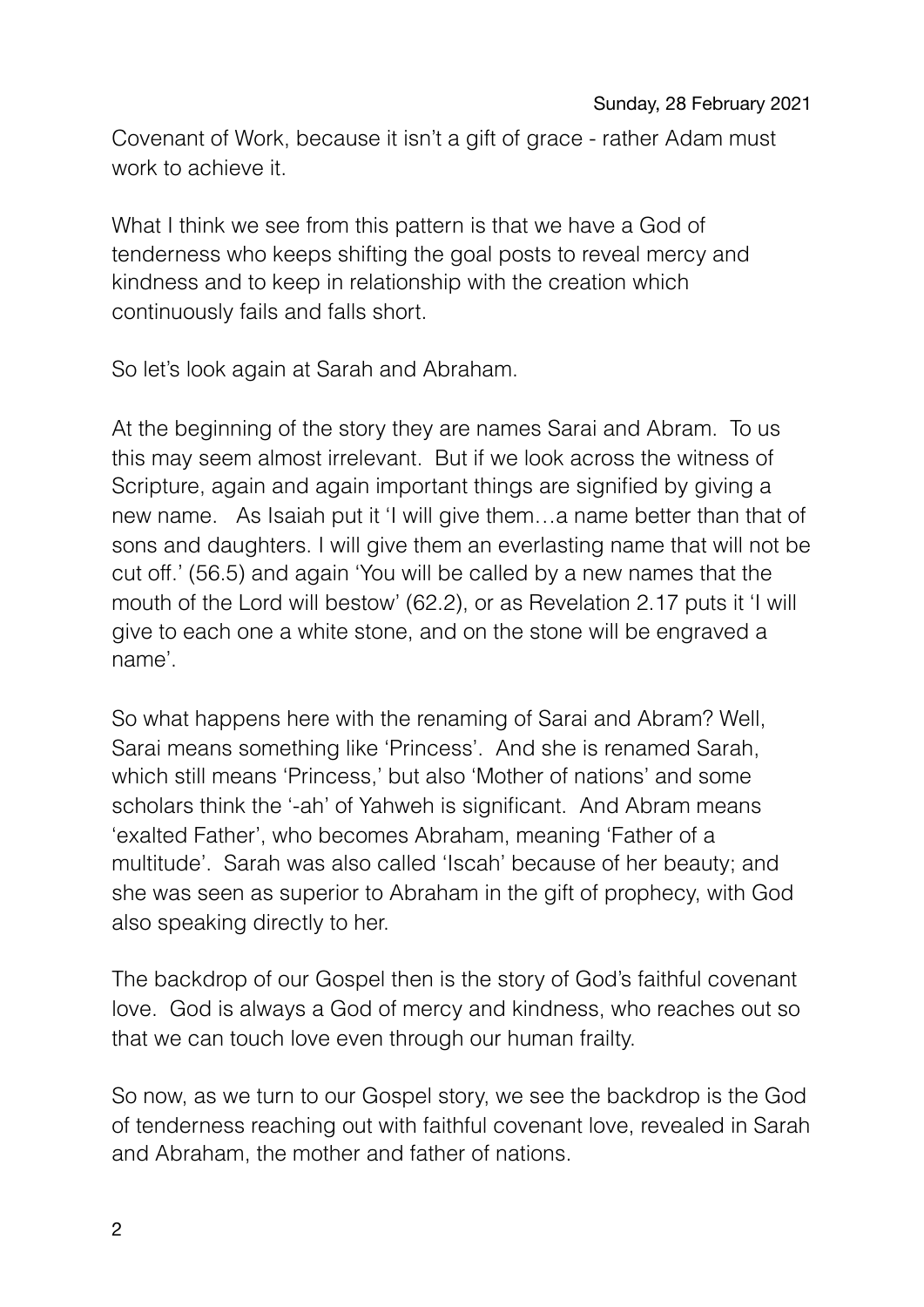One of the key distinctions of our gospel is that our minds are set on 'human things', whereas Jesus' is set on 'the glory of God and the holy angels'.

The challenge is how do we shift our focus? What is the divine equivalent of Spec Savers? That's what Lent is about. It doesn't matter if you eat a little less chocolate, or drink less alcohol. It doesn't matter if you read the whole bible and the works of Augustine, Barth and Mary Daly. And it's not about success. Rather it is about shifting our focus maybe even changing our spiritual name, to draw us closer to the God of tenderness.

Mark get's this. His gospel is sometimes named the passion gospel, because half of it is focused on the passion narrative. Here we are in Chapter 8 (his gospel has 16 chapters). And so we are half way through and suddenly we are hit with what is to come.

Instead of self preservation, Jesus invites us to shift our attention, and to embrace the cross.

Now so often people interpret this as a painful difficult thing. And, of course, sometimes life is. But I think we need to look harder at this as we shift our focus.

The God of the Covenant is always the God of mercy and kindness, who reaches out so that we can touch love even through our human frailty.

So let's look at the setting of our passage. Chapter 8 begins with the feeding of the 4000. Some of you may know that Matthew and Mark both have 2 feeding miracles - first the feeding of the 5000, then the feeding of the 4000.

The feeding of the 5000 occurs in Jewish territory. Then the feeding of the 4000 occurs in Gentile territory. The 5000 has 5 loave, and feeds 5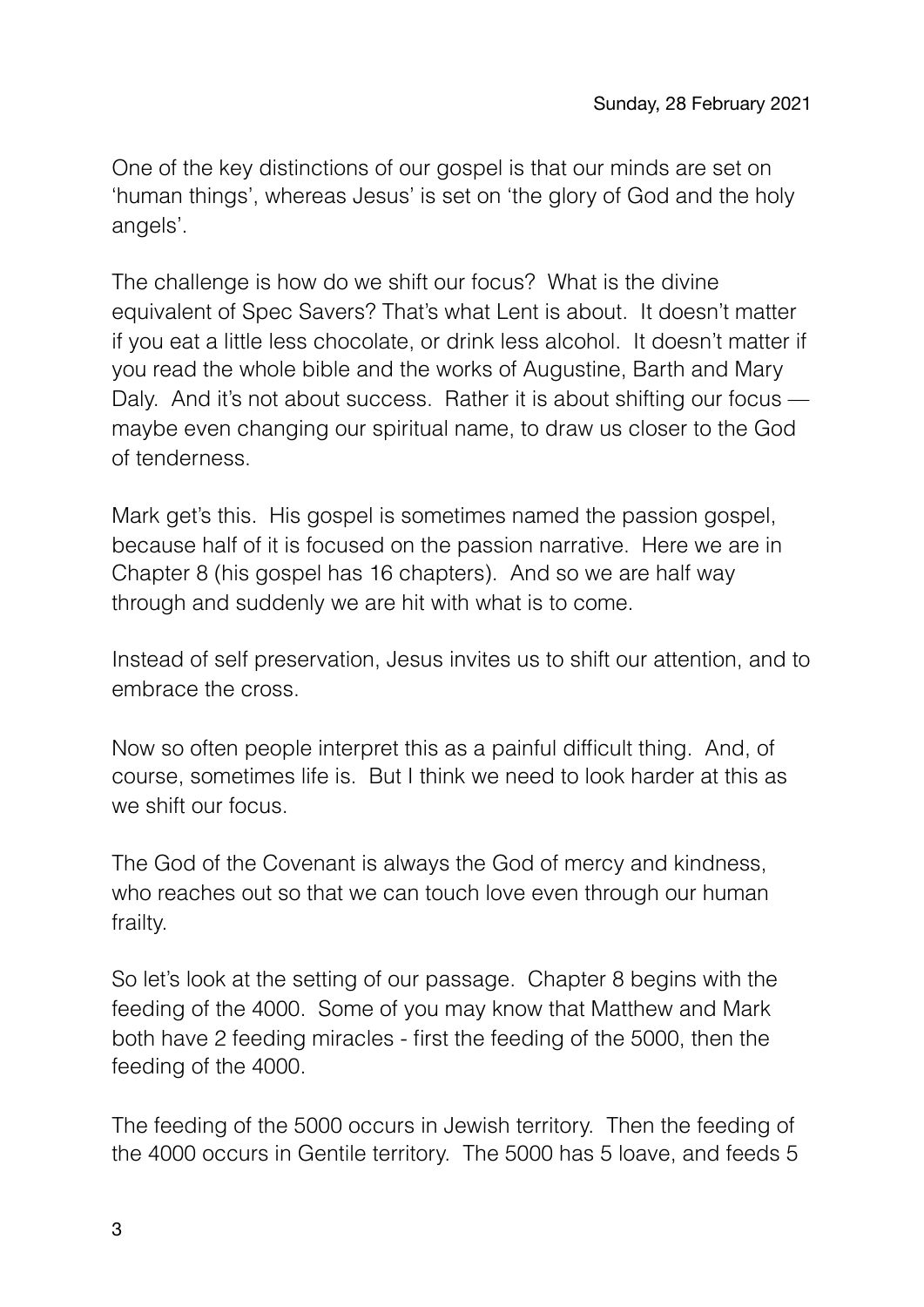## Sunday, 28 February 2021

thousand, reminiscent of the 5 books of the jewish law, and 12 baskets are left over.

The feedings of the 4000 takes place in the region of the Gerasenes, in the region around Decapolis. Here 7 loaves are used and 7 baskets are collected. Seven being the number of completeness and points us back to the 7 days of creation. Clearly we only become complete when Jew and Gentile (- or any other distinction -) become united.

Following this story there is a demand for a sign before a warning that we need both the pieces left by the Jewish feeding and the Gentile feeding to be complete. Then there's a twofold healing of blindness again perhaps representing the 2 traditions, Jewish and Gentile.

Only then do we get the foretelling of great suffering, death and resurrection. Peter - the petulant loveable retriever puppy disciple objects. And we get the warning 'get behind me Satan' (remember the Temptations of last Sunday?).

Then we see Jesus say the words, 'If any want to become my followers, let them deny themselves and take up their cross and follow me… Indeed what can they give in return for their life?'

As I say, this is often seen as a battle cry for embracing suffering and hardship. But if we look a little deeper, with our eyes on the the Covenant God who is always a God of mercy and kindness, who reaches out so that we can touch love even through our human frailty, we'll see something different and our focus will change. To interpret this, I think we have to look to at two verses from Matthew's Gospel in chapter 11(29-30): 'Take my yoke upon you, and learn from me; for I am gentle and humble in heart, and you will find rest for your souls. For my yoke is easy, and my burden is light.'

Or as it says in the book of Sirach, 'I open my mouth and speak of her: gain wisdom for yourselves at no cost. Take her yoke upon your neck; that your mind may receive her teaching. For she is close to those who